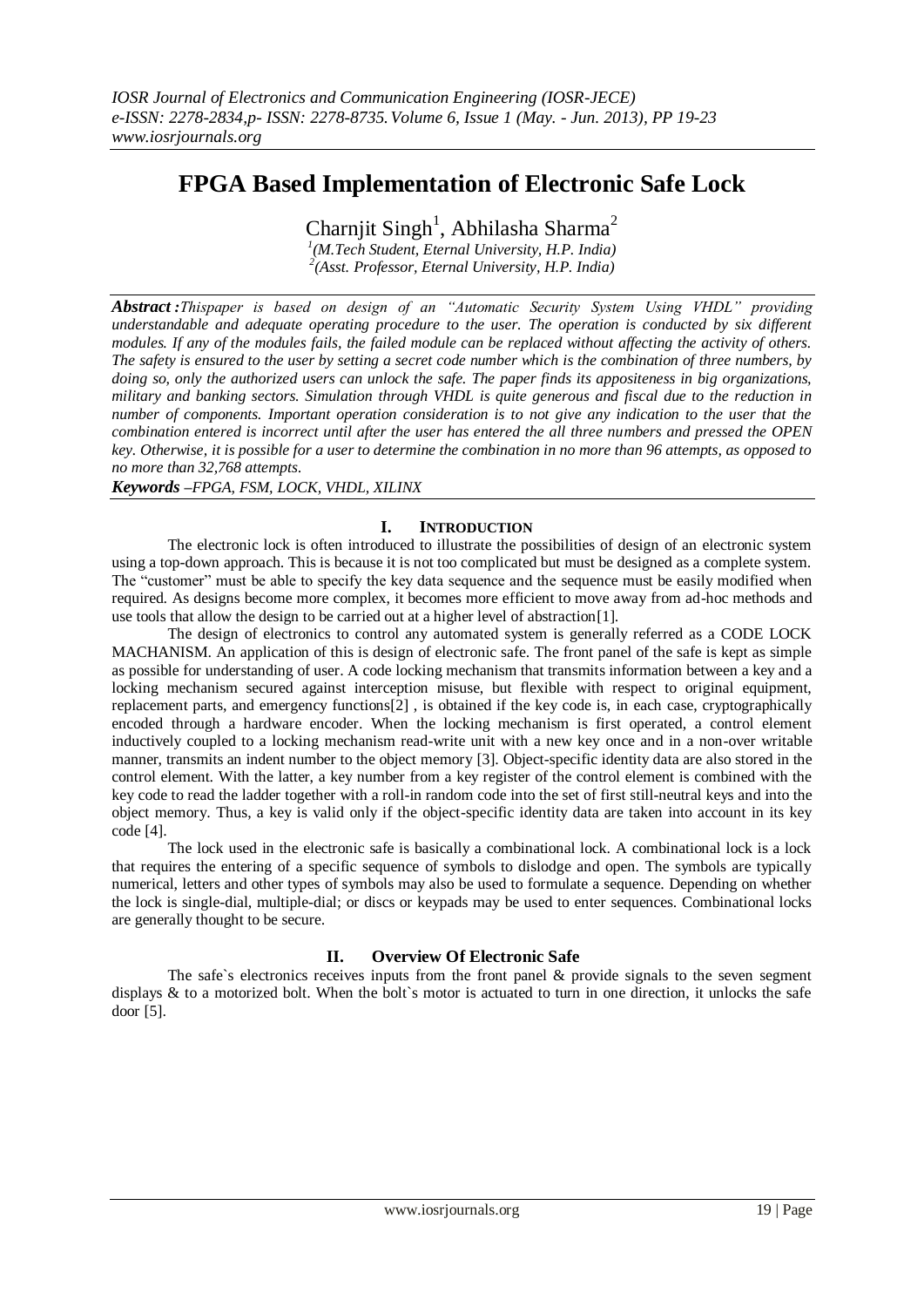

**Fig1.** Basic View Of Electronic Safe

## III. **System Design**

The block diagram of electronic safe lock and it is consists of six design entities [7]. U1: ose\_decoder\_fsm U5&U6: bcd\_7seg

- U2: bcd\_2dec
- U3: digit\_compare
- U4: master\_fsm



**Fig2.** Block diagram of electronic safe lock

U1&U4 are both fsms which together control the operation of the system. U2 is two digits modulo BCD counter. U5&U6 convert each BCD digit from U2 to a seven segment code. In theory, the control portion of the electronic safe could be designed as a single fsm. However, it simplifies defining the operation of electronic safe to partition the control function into two cooperating fsms. Ose fsm is component of ose decoder fsm. It has limited and very specific functions. The other fsm is master fsm. This fsm controls the overall operation of the safe.

### U1: OSE\_DECODER\_FSM

We can design a four time decoder that enables the counter to count once for each combination of A&B. this increases the effective resolution of OSE and decoder combination by a factor of 4, compared to simply counting positive edges of A(or B) directly[4].



**Fig3.** State diagram of ose\_decoder\_fsm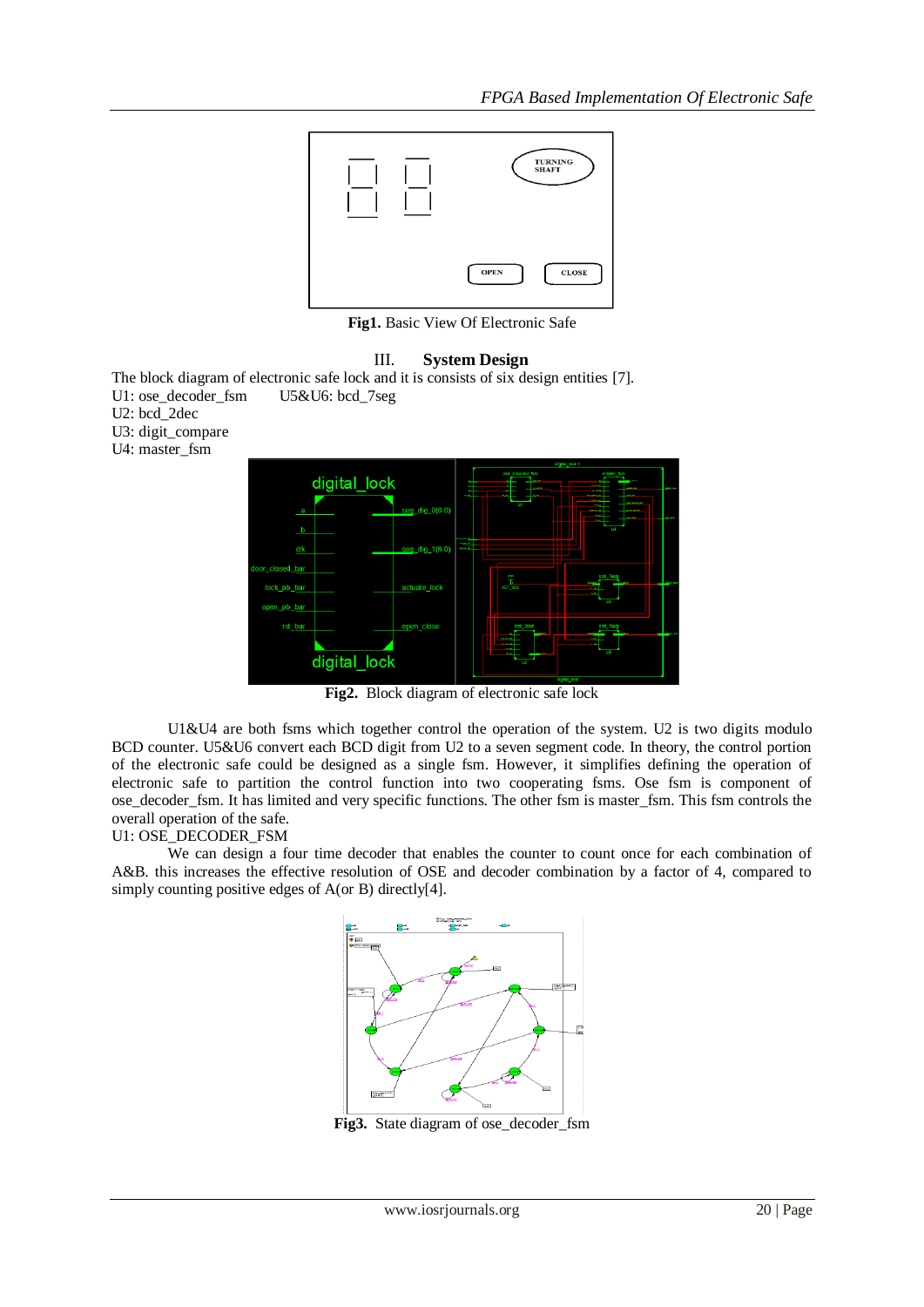### U2: BCD\_2DEC

This two-digit BCD counter counts from 00 to 31 and then rolls over to 00. The count direction can be up or down. The counter has two counts enable inputs: both must be asserted for the counter to count. Integer variables are used to store the count.

U3: DIGIT\_COMPARE



**Fig4.** Block daigram of digit\_compare

This block is used to compare the two digits being entered by the user. The entity digit\_compare has bcd0, bcd1 and num\_sel as inputs and num\_eq as an output. The architecture body compares the three combinations entered by the user. When the entered combination is correct the output signal num\_eq becomes equal to '1' otherwise it remains equal to '0'.

#### U4:MASTER\_FSM

The master\_fsm is the most important and useful block of electronic safe. This block controls the functioning of all the signals and blocks. In other words we can say that it is the heart of the electronic safe[9].



**Fig5.**State diagram of master\_fsm

The overall characteristics of the safe are determined by component master\_fsm.

### **U5&U6:BCD\_7SEG**



**Fig6.**Bcd to seven-segment decoder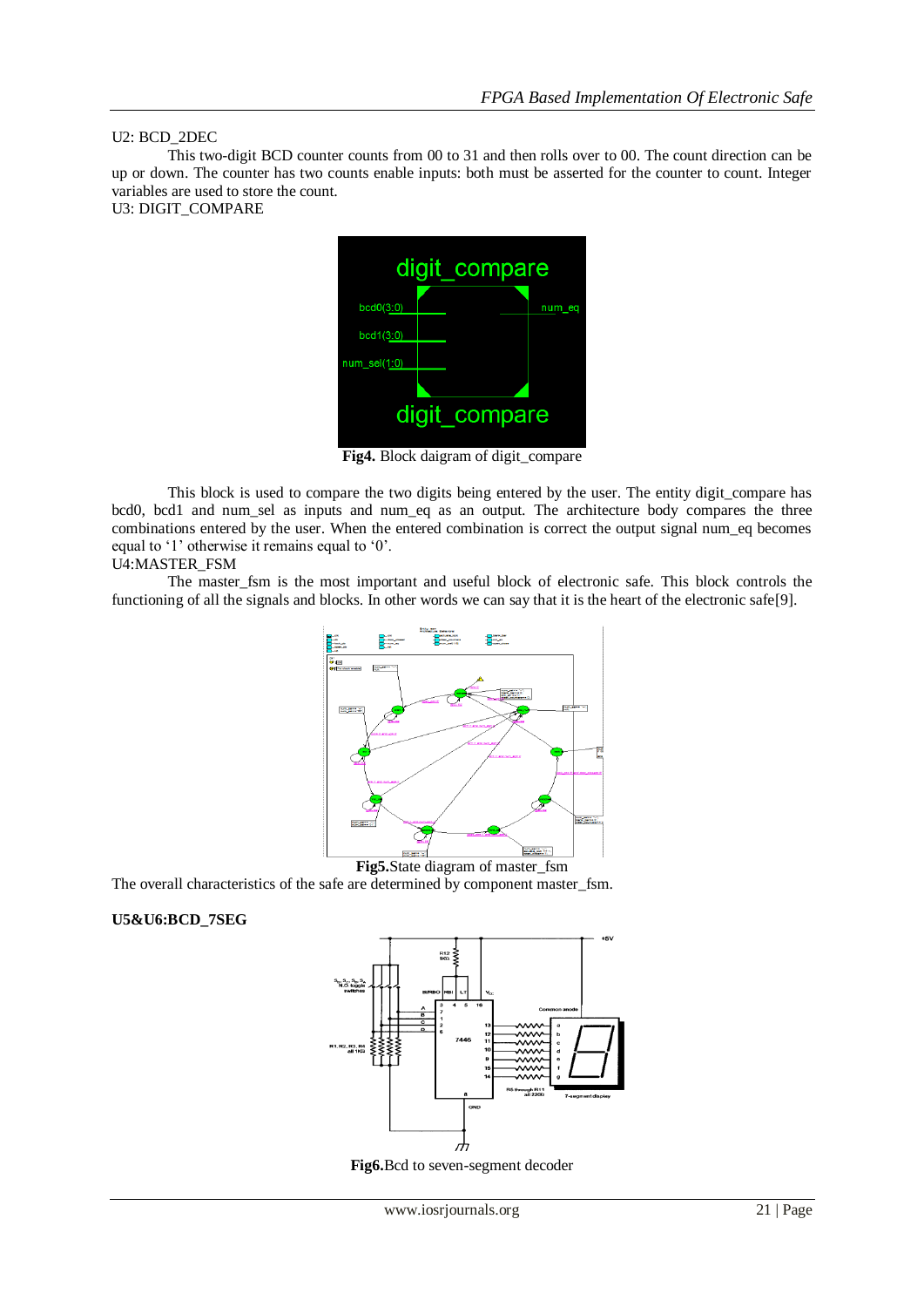An often used decoder function is a BCD to seven-segment decoder [8]. This decoder takes as its inputs four bits that represent a binary coded decimal value and generates a 7-bit output to drive a sevensegment LED. If the BCD input has a value from 0 to 9, the output consists of the value needed to display the corresponding decimal digit. If the BCD input is greater than 9, all the outputs are don`t care. Since these input values should not occur.

## **IV. Rtl Simulation**

The RTL simulation step is used to verify the correctness of the RTL VHDL description. The designers use it to describe the clock by clock the behavior of the design. A standard VHDL simulator can be used to read the RTL VHDL description and verify the correctness of the design. The designer can look at the output of the simulator and determine whether or not the design is working properly.

The simulator will generate the output data that can be analyzed. The designer usually has number of ways to analysis the data. The most common are output waveform and text tabular output. The RTL simulation is shown below [10]:







**Fig9.** Simulation result

## **V. Conclusion**

In the present scenario of the technology there are two fields in engineering that hold great demand in the industry, namely-communication & VLSI. Therefore, in order to add glimpse to this development we thought of this research.A final point is that when a VHDL model is translated into the "gates and wires" that are mapped onto a programmable logic device such as CPLD or FPGA, then it is the actual hardware being configured, rather than the VHDL code being. When implementing the circuit in anti-fuse type FPGA, it is an advantage that the configuration file in memory is not necessary. In this case it is already verified that the circuit will be fully functional.